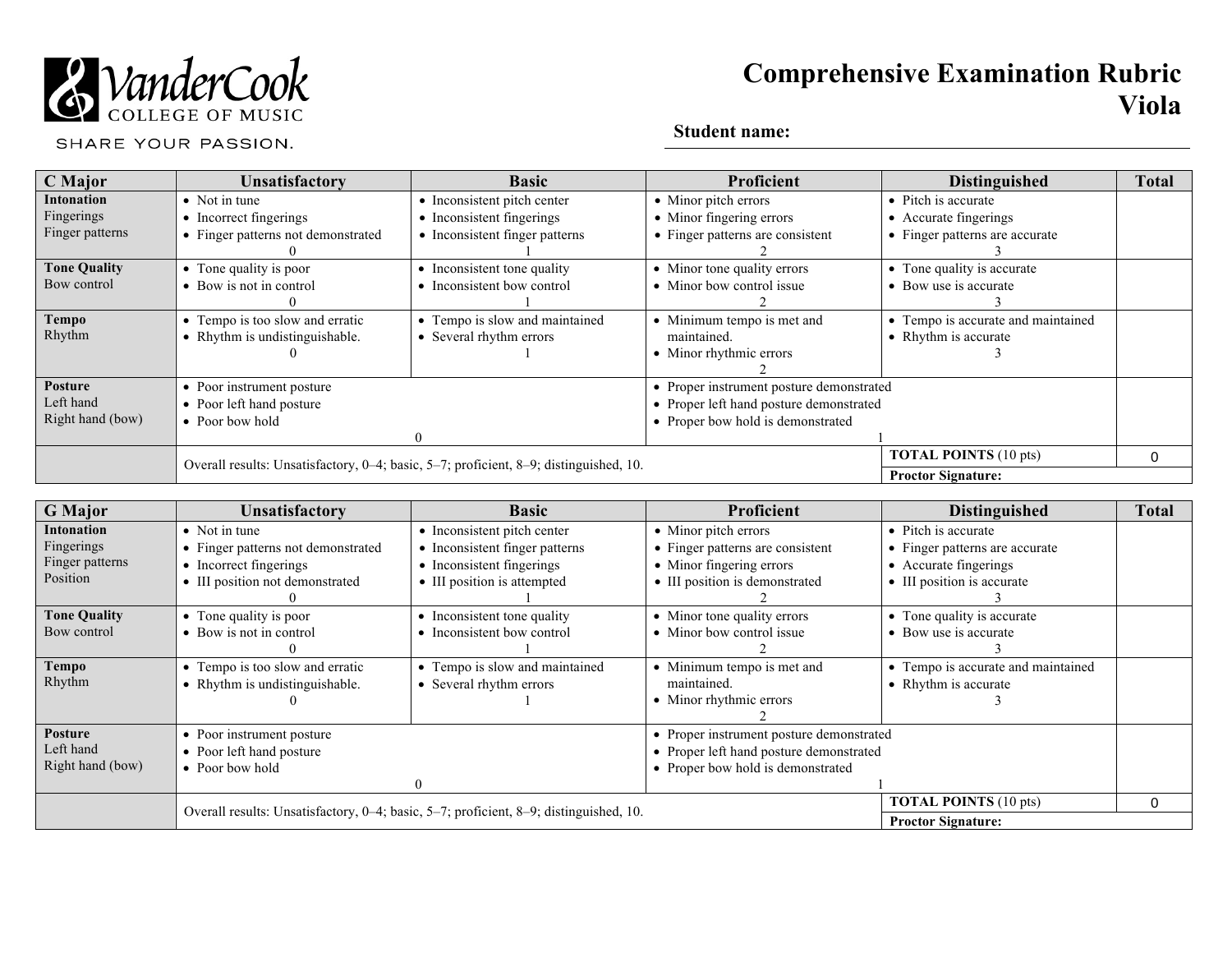

# **Comprehensive Examination Rubric Viola**

SHARE YOUR PASSION.

## **Student name:**

| <b>D</b> Major      | Unsatisfactory                                                                        | <b>Basic</b>                   | Proficient                               | <b>Distinguished</b>               | <b>Total</b> |
|---------------------|---------------------------------------------------------------------------------------|--------------------------------|------------------------------------------|------------------------------------|--------------|
| <b>Intonation</b>   | • Not in tune                                                                         | • Inconsistent pitch center    | • Minor pitch errors                     | • Pitch is accurate                |              |
| Fingerings          | • Incorrect fingerings                                                                | • Inconsistent fingerings      | • Minor fingering errors                 | • Accurate fingerings              |              |
| Finger patterns     | • Finger patterns not demonstrated                                                    | • Inconsistent finger patterns | • Finger patterns are consistent         | • Finger patterns are accurate     |              |
|                     |                                                                                       |                                |                                          |                                    |              |
| <b>Tone Quality</b> | • Tone quality is poor                                                                | • Inconsistent tone quality    | • Minor tone quality errors              | • Tone quality is accurate         |              |
| Bow control         | • Bow is not in control                                                               | • Inconsistent bow control     | • Minor bow control issue                | • Bow use is accurate              |              |
|                     |                                                                                       |                                |                                          |                                    |              |
| <b>Tempo</b>        | • Tempo is too slow and erratic                                                       | • Tempo is slow and maintained | • Minimum tempo is met and               | • Tempo is accurate and maintained |              |
| Rhythm              | • Rhythm is undistinguishable.                                                        | • Several rhythm errors        | maintained.                              | • Rhythm is accurate               |              |
|                     |                                                                                       |                                | • Minor rhythmic errors                  |                                    |              |
|                     |                                                                                       |                                |                                          |                                    |              |
| <b>Posture</b>      | • Poor instrument posture                                                             |                                | • Proper instrument posture demonstrated |                                    |              |
| Left hand           | • Poor left hand posture                                                              |                                | • Proper left hand posture demonstrated  |                                    |              |
| Right hand (bow)    | $\bullet$ Poor bow hold                                                               |                                | • Proper bow hold is demonstrated        |                                    |              |
|                     |                                                                                       | $\Omega$                       |                                          |                                    |              |
|                     | Overall results: Unsatisfactory, 0-4; basic, 5-7; proficient, 8-9; distinguished, 10. |                                |                                          | <b>TOTAL POINTS (10 pts)</b>       | 0            |
|                     |                                                                                       |                                |                                          | <b>Proctor Signature:</b>          |              |

| A Major             | <b>Unsatisfactory</b>                                                                 | <b>Basic</b>                   | Proficient                               | <b>Distinguished</b>               | <b>Total</b> |
|---------------------|---------------------------------------------------------------------------------------|--------------------------------|------------------------------------------|------------------------------------|--------------|
| <b>Intonation</b>   | $\bullet$ Not in tune                                                                 | • Inconsistent pitch center    | • Minor pitch errors                     | • Pitch is accurate                |              |
| Fingerings          | • Incorrect fingerings                                                                | • Inconsistent fingerings      | • Minor fingering errors                 | • Accurate fingerings              |              |
| Finger patterns     | • Finger patterns not demonstrated                                                    | • Inconsistent finger patterns | • Finger patterns are consistent         | • Finger patterns are accurate     |              |
|                     |                                                                                       |                                |                                          |                                    |              |
| <b>Tone Quality</b> | • Tone quality is poor                                                                | • Inconsistent tone quality    | • Minor tone quality errors              | • Tone quality is accurate         |              |
| Bow control         | • Bow is not in control                                                               | • Inconsistent bow control     | • Minor bow control issue                | • Bow use is accurate              |              |
|                     |                                                                                       |                                |                                          |                                    |              |
| <b>Tempo</b>        | • Tempo is too slow and erratic                                                       | • Tempo is slow and maintained | • Minimum tempo is met and               | • Tempo is accurate and maintained |              |
| Rhythm              | • Rhythm is undistinguishable.                                                        | • Several rhythm errors        | maintained.                              | • Rhythm is accurate               |              |
|                     |                                                                                       |                                | • Minor rhythmic errors                  |                                    |              |
|                     |                                                                                       |                                |                                          |                                    |              |
| <b>Posture</b>      | • Poor instrument posture                                                             |                                | • Proper instrument posture demonstrated |                                    |              |
| Left hand           | • Poor left hand posture                                                              |                                | • Proper left hand posture demonstrated  |                                    |              |
| Right hand (bow)    | • Poor bow hold                                                                       |                                | • Proper bow hold is demonstrated        |                                    |              |
|                     |                                                                                       |                                |                                          |                                    |              |
|                     | Overall results: Unsatisfactory, 0-4; basic, 5-7; proficient, 8-9; distinguished, 10. |                                |                                          | <b>TOTAL POINTS (10 pts)</b>       | 0            |
|                     |                                                                                       |                                |                                          | <b>Proctor Signature:</b>          |              |